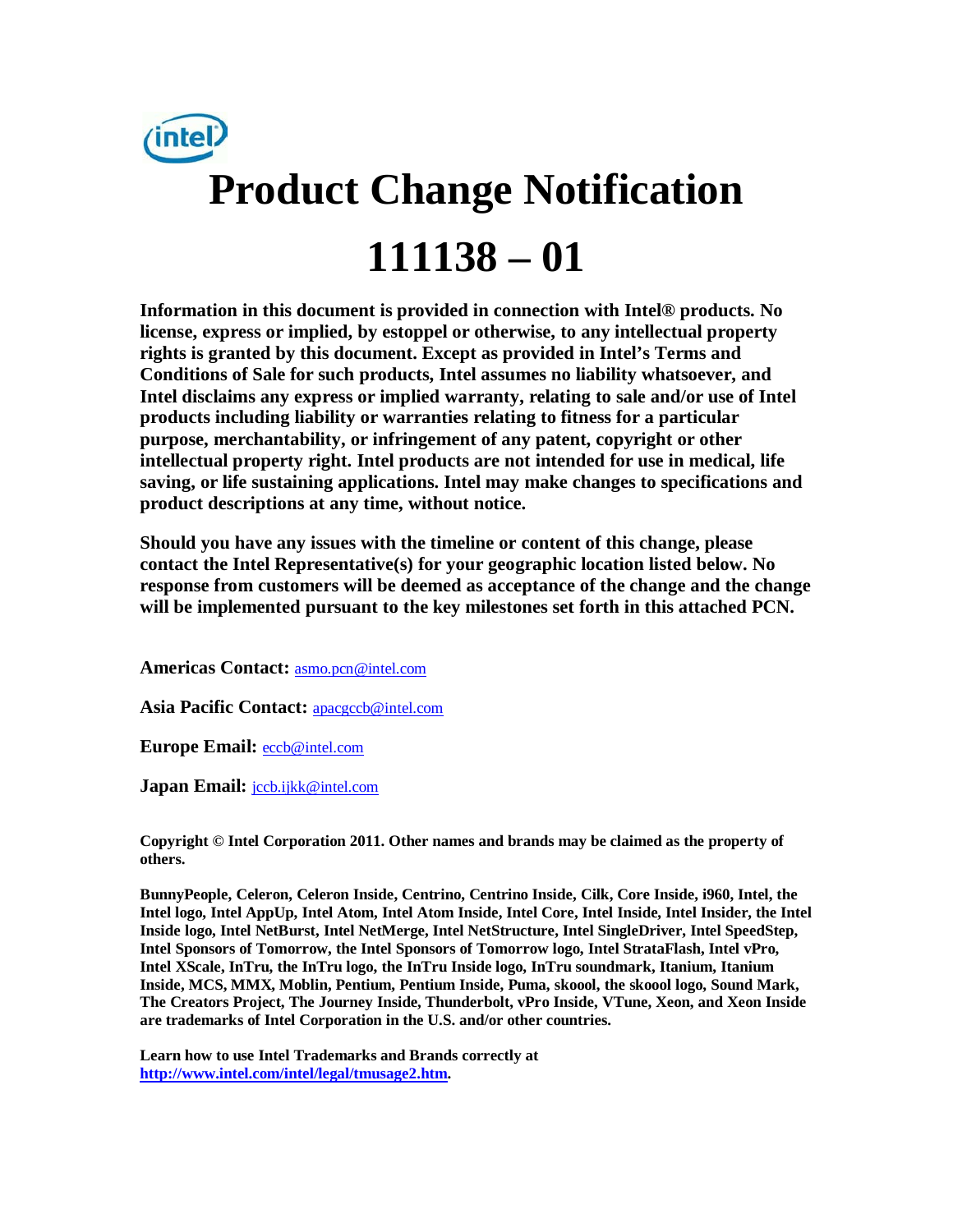# *(intel)* **Product Change Notification**

| <b>Change Notification #:</b> | $111138 - 01$                                                                                                                                                                                |
|-------------------------------|----------------------------------------------------------------------------------------------------------------------------------------------------------------------------------------------|
| <b>Change Title:</b>          | Intel <sup>®</sup> H55, P55 & H57 Express Chipset<br>BD82H55, BD82P55 and BD82H57,<br>PCN 111138-01, Product Discontinuance,<br><b>Reason for Revision: Milestone verbiage</b><br>correction |
| <b>Date of Publication:</b>   | <b>December 06, 2011</b>                                                                                                                                                                     |

# **Key Characteristics of the Change:**

Product Discontinuance

### **Forecasted Key Milestones:**

| <b>Product Discontinuance Program Support Begins:</b>               | Dec 05, 2011 |
|---------------------------------------------------------------------|--------------|
| <b>Product Discontinuance Demand To Local Intel Representative:</b> | Mar 09, 2012 |
| <b>Finalize Discontinuance Assurance:</b>                           | Apr 13, 2012 |
| <b>Last Corporate Assurance Product Critical Date:</b>              | Jun 07, 2012 |
| <b>Last Product Discontinuance Order Date:</b>                      | Jun 29, 2012 |
| <b>Orders for Discontinued Products Become Non-Cancelable:</b>      | Jun 29, 2012 |
| <b>Last Product Discontinuance Shipment Date:</b>                   | Dec 07, 2012 |

## **Description of Change to the Customer:**

**Revision**: The Last Product Discontinuance Shipment Date milestone and Orders for Discontinued Products Become Non-Cancelable milestone verbiage were out of order. The milestones should read:

Orders for Discontinued Products Become Non-Cancelable: Jun 29, 2012<br>Last Product Discontinuance Shipment Date: Dec 07, 2012 Last Product Discontinuance Shipment Date:

No other changes were made to the PCN.

Original PCN: Market demand for the products listed in the "Products Affected/Intel Ordering Codes" table below have shifted to other Intel® products. The products identified in this notification will be discontinued and unavailable for additional orders after the "Last Product

#### **Customer Impact of Change and Recommended Action:**

Discontinuance Order Date" (see "Key Milestones" above).

Please determine your remaining demand for these products and place your "Last Product Discontinuance Orders" in accordance with the "Key Milestones" listed above.